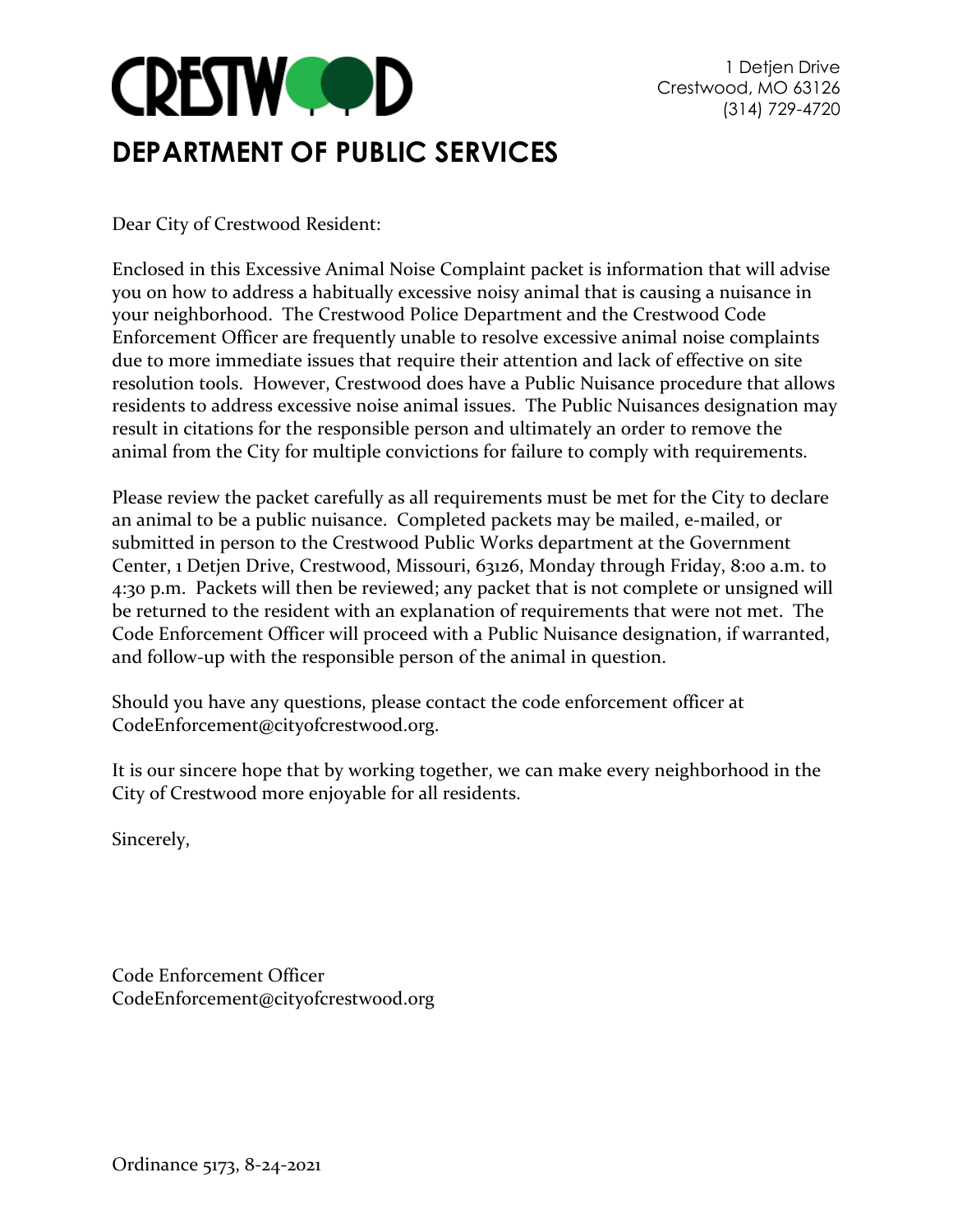

## **DEPARTMENT OF PUBLIC SERVICES**

Excessive Animal Noise Complaint Packet

#### Resolution Procedure

The City of Crestwood Code Enforcement division of the Public Services Department has established a program to assist Crestwood residents in obtaining relief from habitually excessively noisy animals causing a nuisance in their neighborhood.

• Excessively noisy animals are a serious nuisance. Because of limited code enforcement and Police staff, however, the departments are no longer able to assist the community by responding to complaints of excessively noisy animals in a timely manner. In fact, in most circumstances, by the time an officer arrives at the scene, the animal is no longer making any noise and an officer is unable to address the issue.

This program has been established to assist Crestwood residents with their efforts towards resolving the problems associated with excessively noisy animals. The enclosed material provides the required information necessary for the Code Enforcement division to designate an animal as a public nuisance.

Crestwood Code of Ordinances

Noise violations by animals are defined in Chapter 6, Section 3:

EXCESSIVE ANIMAL NOISE

Any animal noise causing a disturbance by barking, howling, meowing or other noisemaking.

Chapter 6, Section 19 Public nuisances; abatement; violation.

- (a) Every person responsible for a dog, cat, puppy, kitten or other animal shall keep it from creating a nuisance.
- (b) A dog, cat, puppy, or kitten or any other animal creates a nuisance if it:
	- (4) Causes excessive animal noise.

(6) Molests, attacks, bites, or interferes with persons or other animals on public property or property not belonging to a person responsible for the animal.

- (c) For purposes of enforcement of subsection  $(b)(4)$  of this Section, a resident [disturbed by excessive animal noise may obtain an Excessive Animal Noise](https://www.ecode360.com/33589860#33589860)  [Complaint packet from the Code Enforcement Officer to keep a log of](https://www.ecode360.com/33589860#33589860)  [Disturbances. The Code Enforcement Officer will review the disturbance log and](https://www.ecode360.com/33589860#33589860)  [abate the public nuisance in the following circumstances:](https://www.ecode360.com/33589860#33589860)
	- [\(1\) Three Disturbances within a thirty-](https://www.ecode360.com/33589860#33589860)day period (the "Initial Period") [results in a courtesy notice to the Responsible Person for such](https://www.ecode360.com/33589860#33589860)  [animal;](https://www.ecode360.com/33589860#33589860)
	- [\(2\) Upon three additional Disturbances within any thirty-day period](https://www.ecode360.com/33589860#33589860)  [after a courtesy notice has been issued to the Responsible Person](https://www.ecode360.com/33589860#33589860)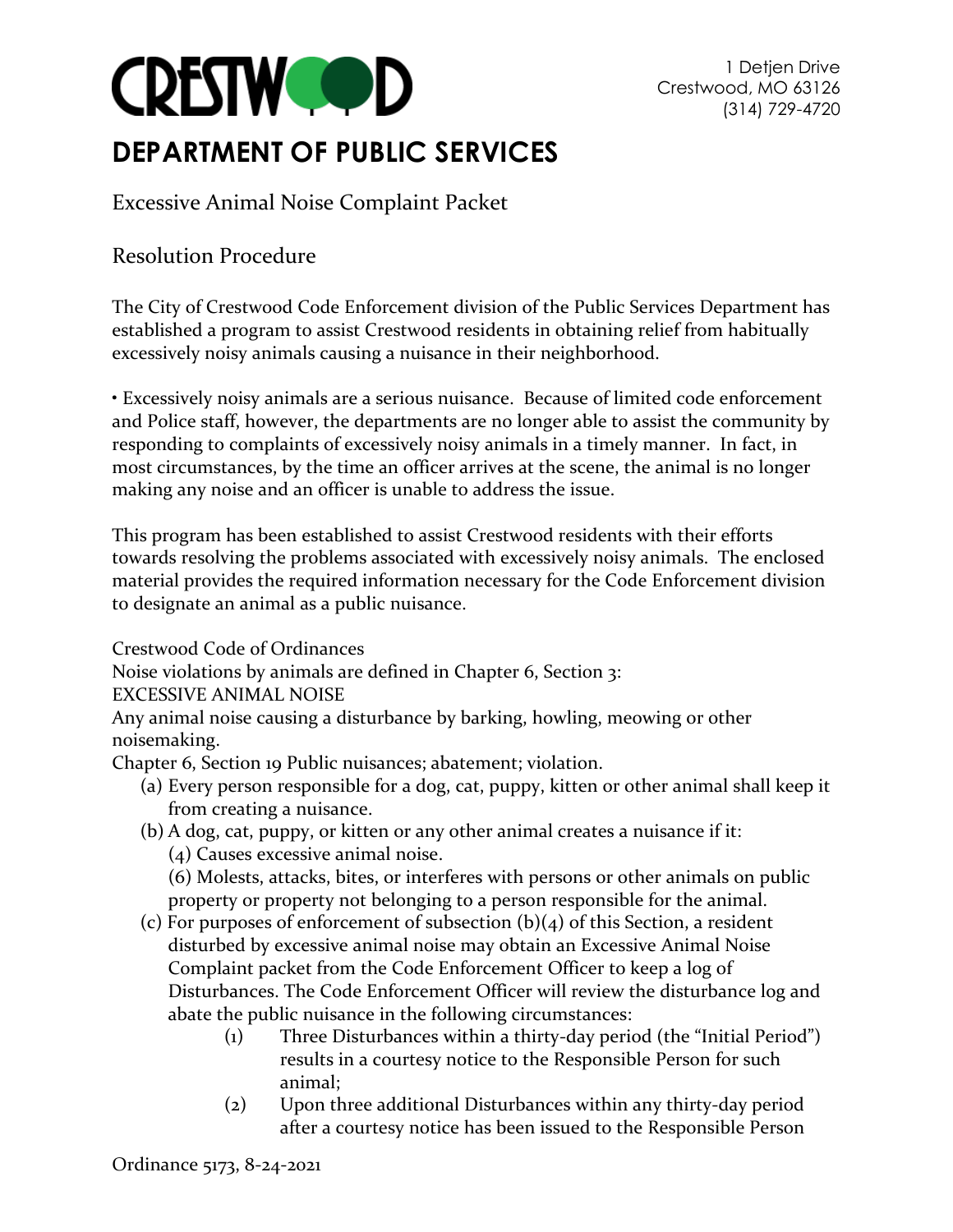

## **DEPARTMENT OF PUBLIC SERVICES**

[under subdivision \(1\), a notice of violation shall be issued to the](https://www.ecode360.com/33589860#33589860)  [Responsible Person for such animal; and](https://www.ecode360.com/33589860#33589860) 

- [\(3\) Upon three additional Disturbances within any thirty-day period](https://www.ecode360.com/33589860#33589860)  [after a notice of violation has been issued to the Responsible Person](https://www.ecode360.com/33589860#33589860)  [under subdivision \(2\), the matter shall be referred to the Crestwood](https://www.ecode360.com/33589860#33589860)  [Municipal Court for the Responsible Person for such animal.](https://www.ecode360.com/33589860#33589860)
- (4) Notwithstanding any provision of subdivisions  $(1) (3)$  of subsection [\(c\) of this Section to the contrary, if a calendar year elapses after a](https://www.ecode360.com/33589860#33589860)  [courtesy notice, or notice of violation has been issued, or after a](https://www.ecode360.com/33589860#33589860)  [matter has been referred to municipal court, and no Disturbances](https://www.ecode360.com/33589860#33589860)  [have been recorded in such calendar year for an animal within the](https://www.ecode360.com/33589860#33589860)  [City, the first Disturbance thereafter observed shall be treated as the](https://www.ecode360.com/33589860#33589860)  [first Disturbance, and a third Disturbance within a thirty-day period](https://www.ecode360.com/33589860#33589860)  [shall result in a courtesy notice to the Responsible Person for](https://www.ecode360.com/33589860#33589860) such [animal.](https://www.ecode360.com/33589860#33589860)
- [\(d\)](https://www.ecode360.com/33589860#33589860) For purposes of enforcement of this chapter, the owner of or responsible person for a dog, cat, or other animal who creates a public nuisance as defined above, shall abate such public nuisance in accordance with the order of the Code Enforcement Officer or his/her designee. The failure to abate the public nuisance shall be deemed to be in violation of the provisions of this chapter. The Code Enforcement Officer or his/her designee shall inform the Health Director of any citations issued under subsection  $(b)(5) - (7)$ .
- [\(e\)](https://www.ecode360.com/33589861#33589861) Nothing herein shall be interpreted or construed to prevent the Health Director from classifying as dangerous animals those animals who cause certain nuisances within a timeframe and from impounding those animals in accordance with the St. Louis Animal Control Code.
- (f) Notwithstanding any other provision of law to the contrary, a Code Enforcement Officer, or a law enforcement officer of the City who observes a Disturbance, as defined in Section 6-3 of this Code, or who has probable cause to believe a Disturbance has occurred, may issue a notice of violation to the Responsible Person for the animal causing such Disturbance, and may refer such notice of violation to the municipal prosecuting attorney for consideration of charges. A complaint signed by the person who reported a Disturbance may form the basis of probable cause that a Disturbance has been caused by an animal.

This noise is considered a violation that may result in a notice of violation if witnessed by the code enforcement officer or a citation if witnessed by a Police officer. Excessive noise by an animal may also rise to the level of a public nuisance if the violations are frequent and continued. A Public Nuisance declaration will result in the responsible person being required to take steps to abate the nuisance within thirty (30)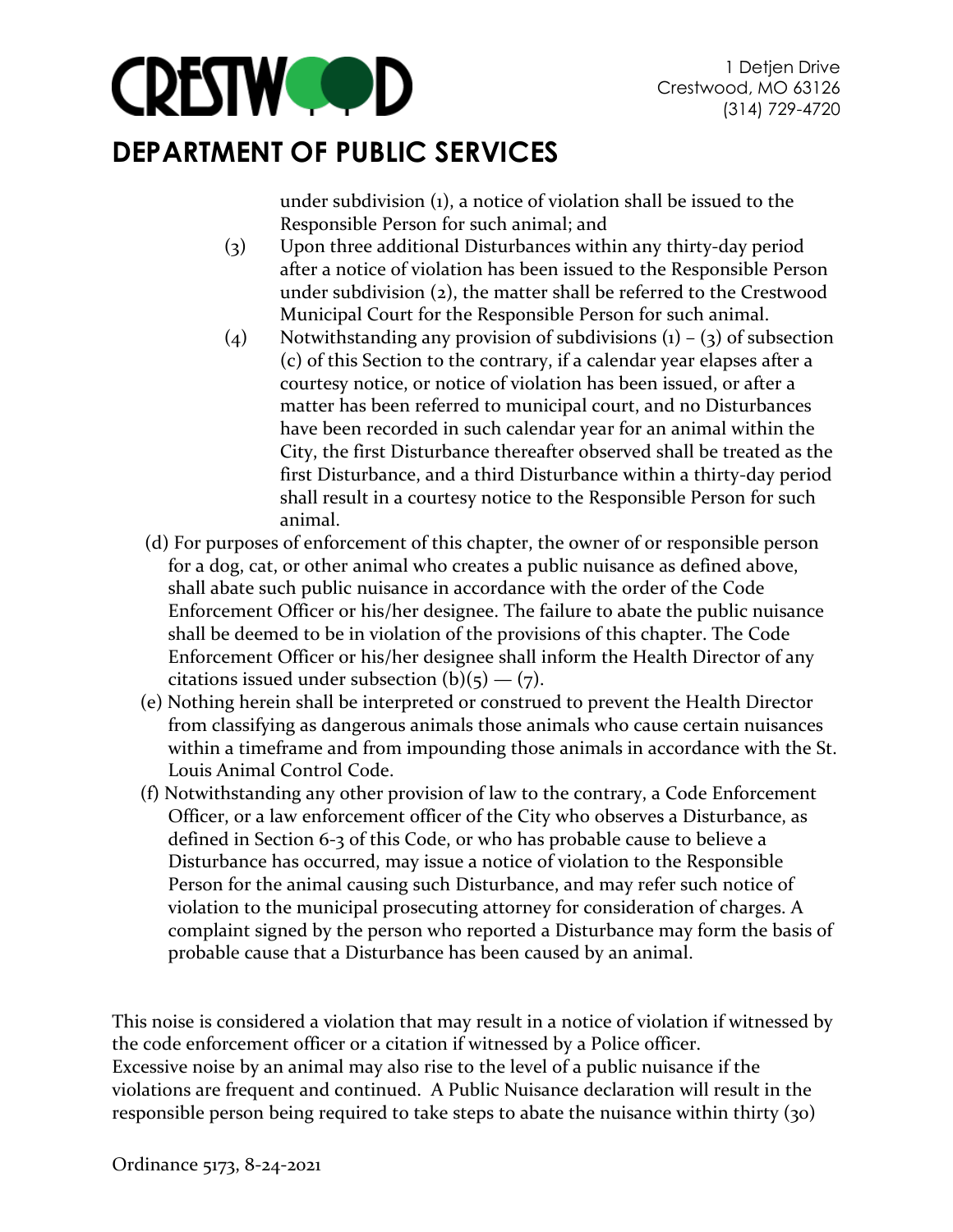

## **DEPARTMENT OF PUBLIC SERVICES**

days, or more serious misdemeanor citations may be issued that can result in fines and the offending animal being ordered from the Crestwood jurisdiction.

Code Enforcement and Police consider excessive noise to be a violation when it has occurred for more than ten (10) consecutive minutes per incident between 8:00 a.m. and 10:00 p.m. or for more than five (5) consecutive minutes per incident between 10:00 p.m. and 8:00 a.m. and a nuisance if there are incidents on three (3) or more separate days in a thirty (30) day period.

In order to prove a charge of nuisance excessive noise, specific factual information is required and strong evidence is necessary. A Public Nuisance designation requires complaining neighbors to maintain a log of the dates and times in which an identified animal, at a specific location, is disturbing the peace of the neighborhood. Additional supporting evidence may include a date-stamped audio/video recording of the offending animal from the location of the complainant's property as it is habitually barking.

Nuisance complaints may be subjective, and a complaint of habitually excessive noise is stronger if it is supported by more than one neighbor. Therefore, Code Enforcement has determined that at least one other neighbor must verify that the animal's noise was habitual and caused a nuisance on at least one of the three incidents. Witness verification must be provided on the Witness Statement form in the Excessive Animal Noise Complaint packet, signed under penalty of perjury by each witness specifically stating the dates and times of each incident of habitual excessive noise. An incident log and witness verification are included in this informational packet.

#### **When preparing a Complaint of nuisance noise, please be sure to note on the Excessive Animal Noise Incident Log:**

- 1. The date and time the noise started and when the noise stopped.
- 2. The specific address of the animal and your address. Please remember that the barking must be audible for at least ten continuous minutes during daytime hours (8:00 a.m. to 10:00 p.m.) or five minutes during nighttime hours (10:00 p.m. to 8:00 a.m.).
- 3. Evidence, if available, based on personal observation, that the animal was not provoked into barking.
- 4. The three (3) incidents of excessive barking must take place on different days within a thirty (30) day period of time.

#### **You must comply with the requirement that:**

1. Use the Excessive Animal Noise Incident log in this packet to document three (3) or more separate days of habitual barking within thirty (30) days. Include the witness statement if applicable. This will allow code enforcement to send a "Courtesy Notice" to the offending address.

Ordinance 5173, 8-24-2021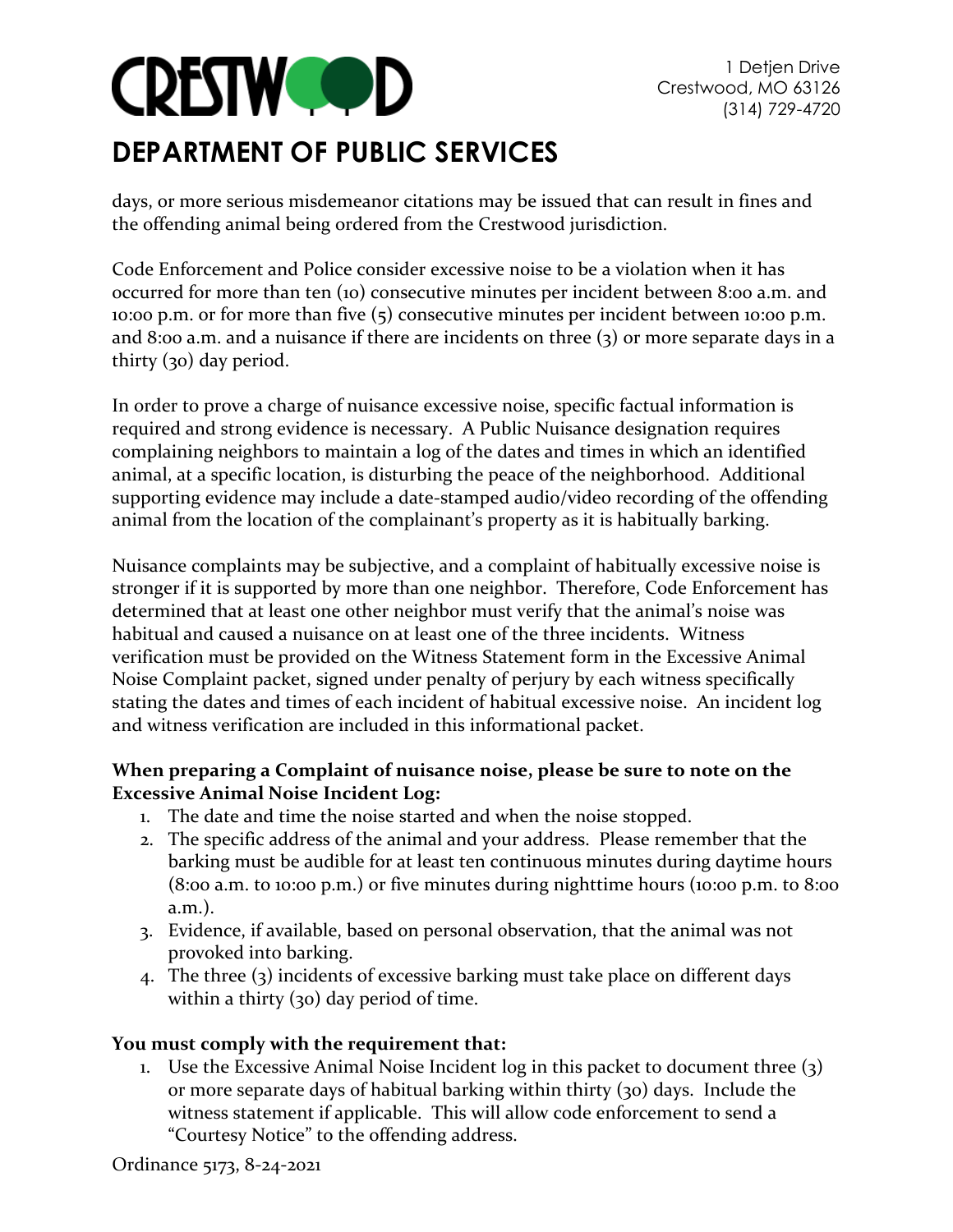

## **DEPARTMENT OF PUBLIC SERVICES**

- 2. If the excessive noise nuisance continues after the mailing of the "Courtesy Notice", use the Excessive Animal Noise Incident log in this packet to document three (3) more separate days of habitual excessive noise. Include the witness statement for at least one of the three days. The witness can be a different person each time. This will allow the code enforcement officer to send a "Notice of Violation" advising the responsible person of the animal that the problem has resulted in a nuisance declaration and that unless the problem is remedied within thirty (30) calendar days, further action will be taken.
- 3. If the excessive noise nuisance continues after the mailing of the "Notice of Violation" (NOV), use the Excessive Animal Noise Incident log in this packet to document three (3) more separate days of habitual excessive noise. Include the witness statement for at least one of the three days. The witness can be a different person each time. This will allow the code enforcement officer to send a notice of violation advising the responsible person that the problem has resulted in a nuisance declaration and that the case will be forwarded to Crestwood Municipal Court for further action.
- 4. If there is a gap of one year or more since the last notice was issued, the process will re-start at step one.
- 5. Should the case be referred to the Crestwood Municipal Court, the officer, person signing the complaint, or the declarant would be required to attend court.

Complainants may submit or mail completed original packets to;

Code Enforcement 1 Detjen Drive Crestwood, MO 63126 8:00 a.m. to 4:30 p.m.

**•** e-mailed copies will be accepted at CodeEnforcement@cityofcrestwood.org

• Complainants should make copies of the submitted information prior to delivering the packets to code enforcement.

#### Please remember:

Enforcement of the laws against excessively noisy animals is possible only with the cooperation and assistance of the residents of Crestwood themselves. Code enforcement and the Crestwood Police department cannot solve noisy animal problems without your participation. Please take the time to fully document each offense and obtain proper evidence.

Thank you!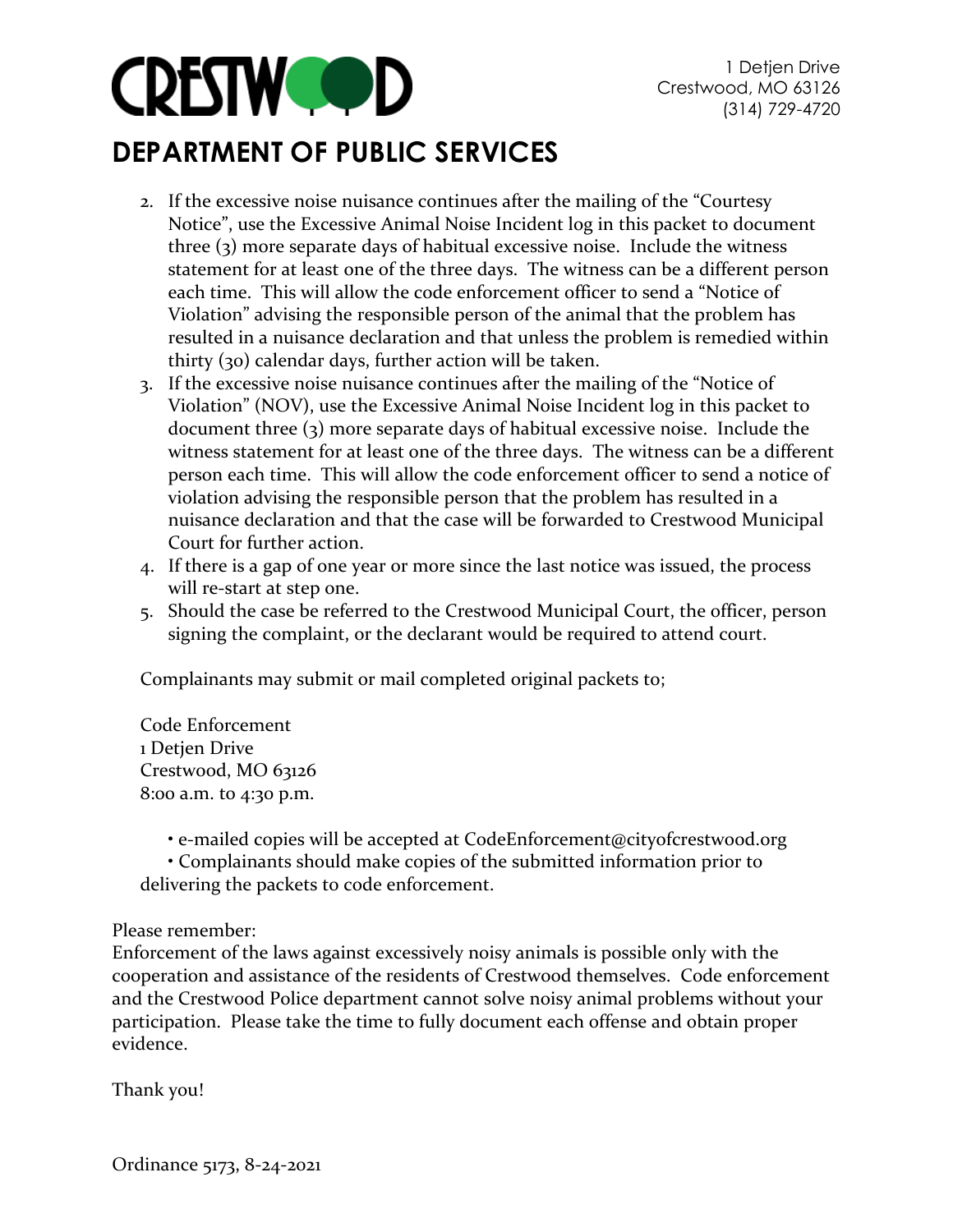

# Courtesy Notice

Name Address Crestwood, MO

Dear Name:

This is to advise you that your animal has frequently been making excessive noise for ten minutes or more between the hours of 8:00 a.m. and 10:00 p.m. or for five minutes or more between the hours of 10:00 p.m. and 8:00 a.m. in a manner that is disturbing your neighbors.

Animals may make noise for a good reason. Sometimes they get a response of some kind and continue the behavior. However, animals that frequently make excessive noise are a problem and often the responsible person does not realize that their animal may be causing a disturbance to their neighbors.

These incidents are being documented, and it is hoped that this will not continue as the City of Crestwood does consider frequent or long and continued noise making to be a nuisance.

On the following three dates and times, your animal has caused a disturbance:

- 1. Date: Time: to
- 2. Date: Time: to
- 3. Date: Time: to

It is understood that you may not be aware of his issue, but the good news is that animals and neighbors can live in harmony. The responsible person of the animal can get information from the Humane Society, the American Kennel Club and other organizations about why animals make noise. They also offer advice on how to correct excessive noise making. The Humane Society website is: [http://www.humanesociety.org/animals/dogs/tips/how to stop barking.html](http://www.humanesociety.org/animals/dogs/tips/how%20to%20stop%20barking.html) The AKC is:<http://www.akc.org/content/dog-training/articles/how-to-stop-a-dog-from-barking/>

Thank you for respecting your neighbors and the neighborhood.

Respectfully,

Ordinance 5173, 8-24-2021 Code Enforcement Officer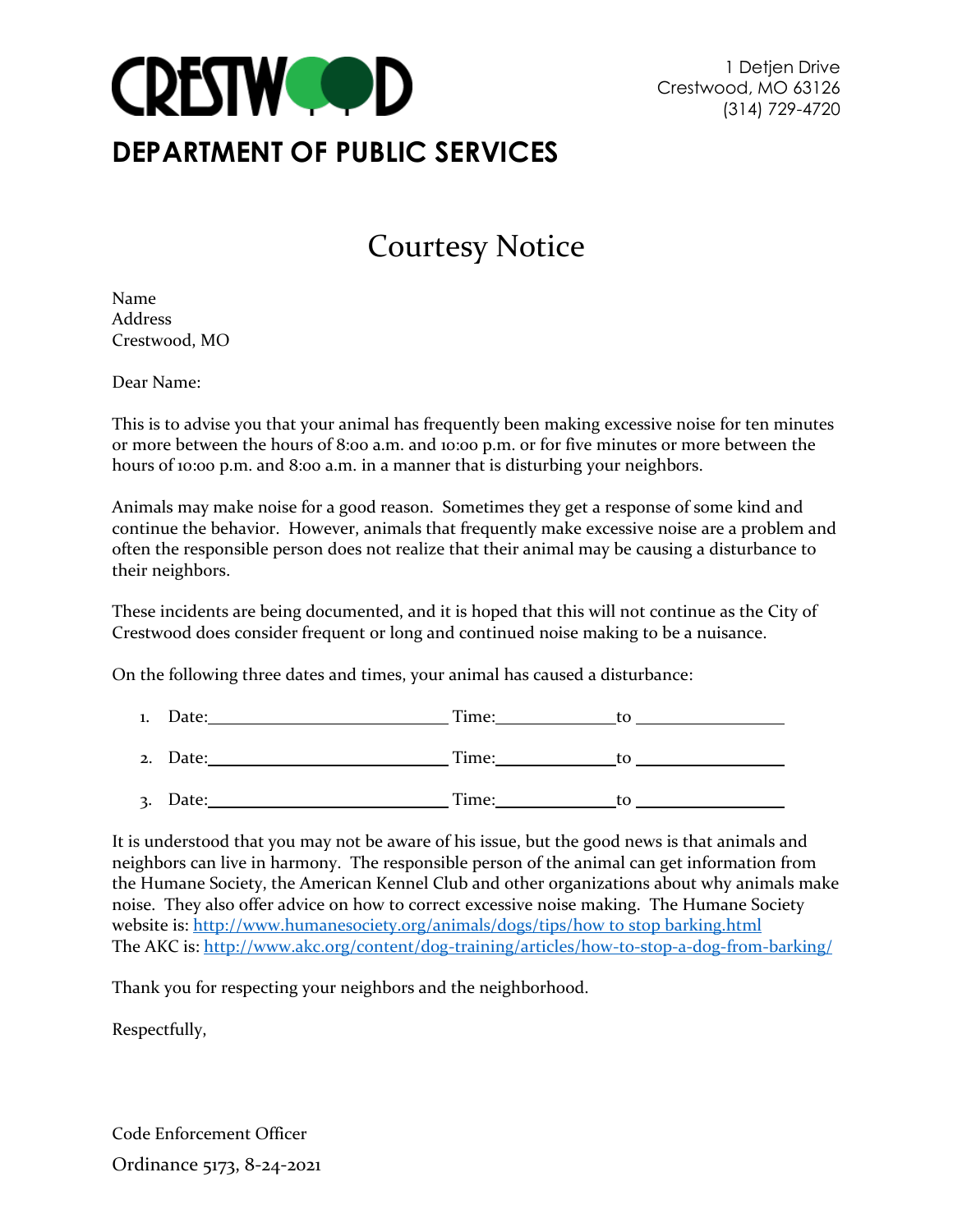**CRETWOOD** Excessive Animal Noise Incident Log

n m to 8:00 a m One Log Entry per day for loud, prolonged, continuous excessive noise with a duration of fifteen (15) minutes or more 8000 a.m. to noon n m or a duration of fine (15) minutes or more 8000 a.m. Excessive Animal Noise Incident Log  $\,$  One Log Entry per day for loud, prolonged, continuous excessive noise with a duration of fifteen (15)

| Date                                       |                                     | Start Time End Time                                      | Responsible Person's Location/Address                                      | Responsible<br>Person Home?<br>Was |                   | minutes or more 8:00 a.m. to 10:00 p.m. or a duration of five (5) minutes or more 10:00 p.m. to 8:00 a.m.<br>Initiative or the state of the state of the state of the state of the state of the state of the state of the state o |                              | Name, Address, Phone number of verifying<br>neighbor |  |
|--------------------------------------------|-------------------------------------|----------------------------------------------------------|----------------------------------------------------------------------------|------------------------------------|-------------------|-----------------------------------------------------------------------------------------------------------------------------------------------------------------------------------------------------------------------------------|------------------------------|------------------------------------------------------|--|
| $\overline{ }$                             |                                     |                                                          |                                                                            |                                    |                   |                                                                                                                                                                                                                                   |                              |                                                      |  |
| 2                                          |                                     |                                                          |                                                                            |                                    |                   |                                                                                                                                                                                                                                   |                              |                                                      |  |
| m                                          |                                     |                                                          |                                                                            |                                    |                   |                                                                                                                                                                                                                                   |                              |                                                      |  |
|                                            | Send Courtesy Notice here           |                                                          |                                                                            |                                    |                   |                                                                                                                                                                                                                                   |                              |                                                      |  |
| 4                                          |                                     |                                                          |                                                                            |                                    |                   |                                                                                                                                                                                                                                   |                              |                                                      |  |
| 5                                          |                                     |                                                          |                                                                            |                                    |                   |                                                                                                                                                                                                                                   |                              |                                                      |  |
| 6                                          |                                     |                                                          |                                                                            |                                    |                   |                                                                                                                                                                                                                                   |                              |                                                      |  |
|                                            | Send Notice of Violation (NOV) here |                                                          |                                                                            |                                    |                   |                                                                                                                                                                                                                                   |                              |                                                      |  |
| $\overline{\phantom{a}}$                   |                                     |                                                          |                                                                            |                                    |                   |                                                                                                                                                                                                                                   |                              |                                                      |  |
| 8                                          |                                     |                                                          |                                                                            |                                    |                   |                                                                                                                                                                                                                                   |                              |                                                      |  |
| თ                                          |                                     |                                                          |                                                                            |                                    |                   |                                                                                                                                                                                                                                   |                              |                                                      |  |
|                                            |                                     | Refer case to Crestwood Municipal Court here             |                                                                            |                                    |                   |                                                                                                                                                                                                                                   |                              |                                                      |  |
| My address is:<br>My name is:              | $(\mathrm{First})$                  |                                                          |                                                                            | (Middle)                           |                   |                                                                                                                                                                                                                                   | $\left( \text{Last} \right)$ |                                                      |  |
| Crestwood<br>$\left( \mathrm{City}\right)$ | (Street)                            | $\frac{MO}{(State)}$                                     |                                                                            | (Zip Code)                         | $_{\mathrm{and}}$ | $\frac{USA}{(Country)}$                                                                                                                                                                                                           |                              | (Telephone)                                          |  |
|                                            |                                     |                                                          | I declare under penalty of perjury that the foregoing is true and correct. |                                    |                   |                                                                                                                                                                                                                                   |                              |                                                      |  |
|                                            |                                     | Executed in: St. Louis County, State of Missouri, on the |                                                                            |                                    |                   | $\tt{day of}$                                                                                                                                                                                                                     |                              | $\frac{20}{2}$                                       |  |

Should this case be referred to Crestwood Municipal Court, declarant will be required to attend court. Should this case be referred to Crestwood Municipal Court, declarant will be required to attend court.

Signature of Declarant

Signature of Declarant